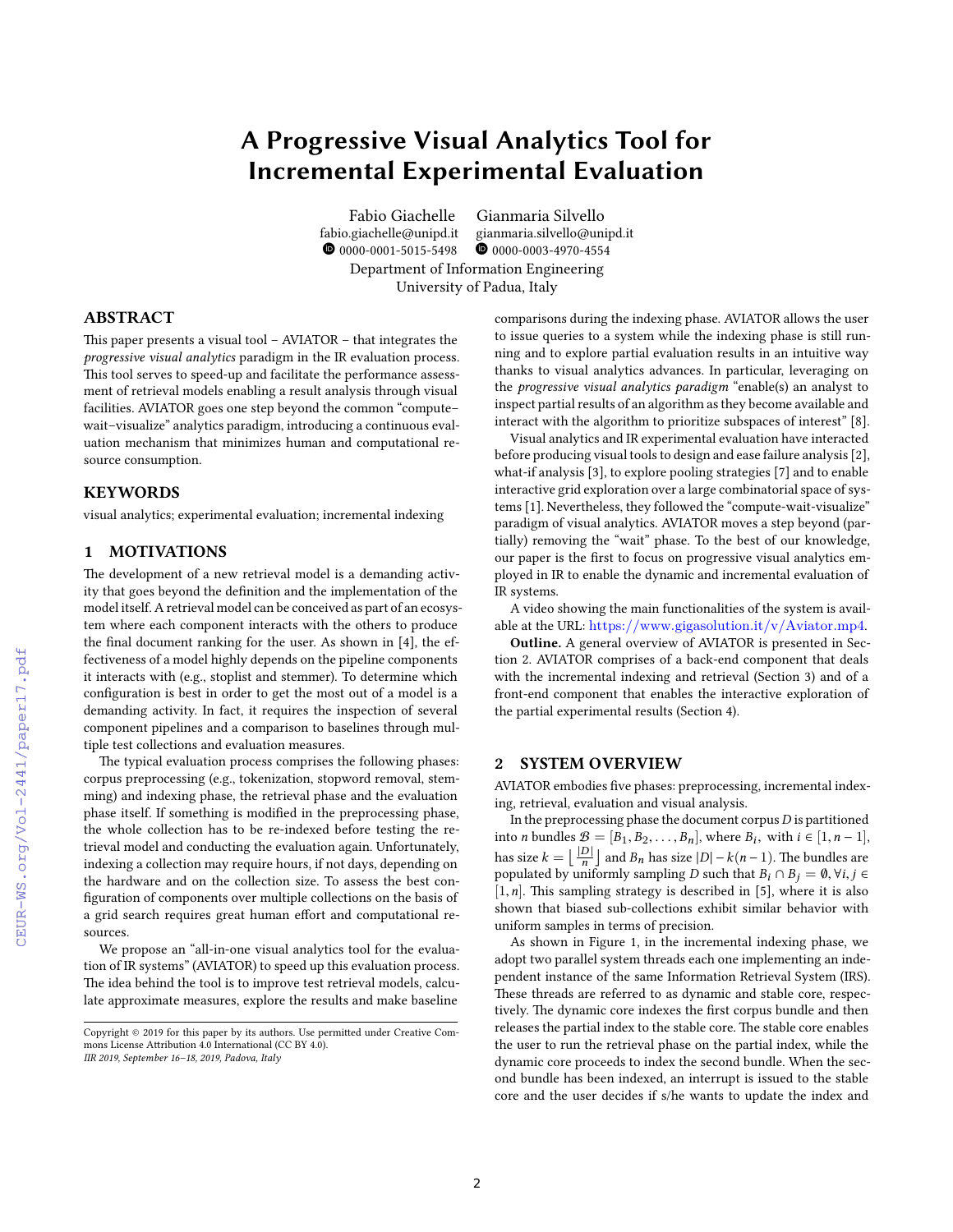run a new retrieval phase or to continue with the index already at hand.

In the retrieval phase the partial index is queried by the user. Currently, AVIATOR is based on batch retrieval on shared test collections. Hence, in each retrieval phase at least 50 queries are issued and a TREC-like run is returned for evaluation. The user can select several standard retrieval models or can use a custom one loaded into the system. This phase can be considered as dynamic since the user can keep querying the partial index by changing the retrieval model or its parameters.

The runs produced in the retrieval phase undergo continuous evaluation as they are being produced. Once the evaluation phase is performed, the results are visualized by the visual analytics component that enables the user to conduct an in-depth and intuitive analysis.

## **3 BACK-END COMPONENT**

The back-end component implements the first four phases described above. AVIATOR is a client-server application built on top of an IR system of choice. In the current implementation, AVIATOR is based on Apache Solr<sup>1</sup> which in turn exploits the widely-used Apache Lucene search engine. In the back-end, AVIATOR acts as a wrapper on the IR system, controlling every stage of the IR process (indexing, retrieval and evaluation) via HTTP through a REpresentational State Transfer (REST)ful Web service.

AVIATOR's demo version is based on the Disk 4&5 of the TREC TIPSTER collection <sup>2</sup> and on the 50 topics (no.  $351 - 400$ ) of the TREC7 ad-hoc track [10]. For testing purposes AVIATOR was designed to work with 64 different IR system pipelines including four different stoplists (indri, lucene, terrier, nostop), four stemmers (Hunspell, Krovetz, Porter, nostem), and four IR models (BM25, boolean<sup>3</sup>, Dirichlet LM, TF-IDF).

The incremental index is designed to work on 10 corpus bundles (10%, 20%, . . ., 100% of the corpus). This implies that, at the time of writing, the AVIATOR demo version works on 160  $(4 \times 4 \times 10)$  different indexes that if statically stored in the memory would occupy up to 230 GB.

The system run obtained over a partial index is an approximation of the "true" run obtained on the complete index. In Figure 2 we show the average nDCG was shown in relation to the system performance difference between partial and full index. As expected, the precision of the measure grows with the index size and the approximate effectiveness is consistent across all the 64 tested systems. For instance, with index size 60% for most of the systems the nDCG estimation is 40% lower than the true value obtained with the full index. Figure 3 shows that, on the TREC7, the system rankings obtained on partial indexes are highly correlated to the ranking obtained on the full one. The correlation is based on Kendall's *τ* [6] and, following a common rule of thumb [9], two rankings were found to be highly correlated, with *τ* > 0.8. Thus, in comparing all the 64 IR systems on the  $20\%$  of the full index  $(B_2)$ our systems ranking is quite close to the one obtained with the full index. The correlation increases rather rapidly and when half of the

 $^{\rm 1}$ <http://lucene.apache.org/solr/>

collection is indexed, AVIATOR generates a reliable estimation of average system performances.

Figure 4 illustrates a topic based analysis of the nDCG where relative difference between the 64 runs are calculated on partial indexes and the final runs are calculated on the full index. We can see that with a 10% index (bundle 1), half of the topics have an nDCG presenting a 80% difference with the true nDCG value. Nevertheless, as can be seen, nDCG approximation improves steadily as the index grows. With half of the collection indexed (bundle 5) the nDCG approximation for half of the topics shows less than a 40% difference from the final value.

## **4 FRONT-END COMPONENT**

The front-end component is a Web application designed on the basis of the Model-View-Controller design pattern. Its development leverages on HTML5, D3<sup>4</sup> and JQuery<sup>5</sup> JavaScript libraries.

Figure 5 shows the configuration page of AVIATOR. The user can select amongst different corpora, topic sets and pool files. The current version of AVIATOR is based on the TIPSTER collection and TREC7 ad-hoc topics and pool file. For demo purposes the partial indexes have been precomputed. The interaction with the system can therefore be artificially sped up to avoid the actual waiting time between one index version and the next. Moreover, the user can select the stoplist and the stemmer to be used for building the index and a retrieval model. In turn, the retrieval model can be changed afterwards and other models can be added to the evaluation and analytics phase.

Figure 6 shows the main analytics interface for the topic based analysis. In the top of the screen, the main settings related to the collection and index are reported, as a reference for the user. Below, the two tabs can be used to conduct a topic based or an overall analysis. In the top-right corner, the user can see the percentage of the corpus and the number of documents currently indexed. The main interaction interface shows a scatter plot with the Average Precision values of the retrieval model selected in the configuration phase. Just above the scatter plot, the two tabs can be used to add new retrieval models and to change the evaluation measure, as shown in Figure 7 (all measures returned by trec\_eval are available).

Figure 8 illustrates the scatter plot. Four different retrieval models can be compared through a pop-up window that can be triggered with a mouse over the points of the plot. The pop-up reports the retrieval model, the measure value and the topic being inspected. The user can zoom over a specific part of the scatter plot to better inspect the results.

Figure 9 illustrates how the user is notified when a new version of the index is ready. The user can decide whether or not to work on a new version of the index. When a new version of the index is loaded all the visualizations are updated accordingly and the user settings are maintained from one version to the next.

Figure 10 shows the interface enabling the inspection of overall results (averaged over all topics) of the tested retrieval models. In this case too, a mouse over the plot bars triggers a pop-up window, providing detailed information on the inspected system.

<sup>2</sup>[https://trec.nist.gov/data/qa/T8\\_QAdata/disks4\\_5.html](https://trec.nist.gov/data/qa/T8_QAdata/disks4_5.html)

<sup>&</sup>lt;sup>3</sup>The boolean model, implemented in Apache Solr, uses a simple matching coefficient to rank documents

<sup>4</sup><https://d3js.org>

<sup>5</sup><https://jquery.com>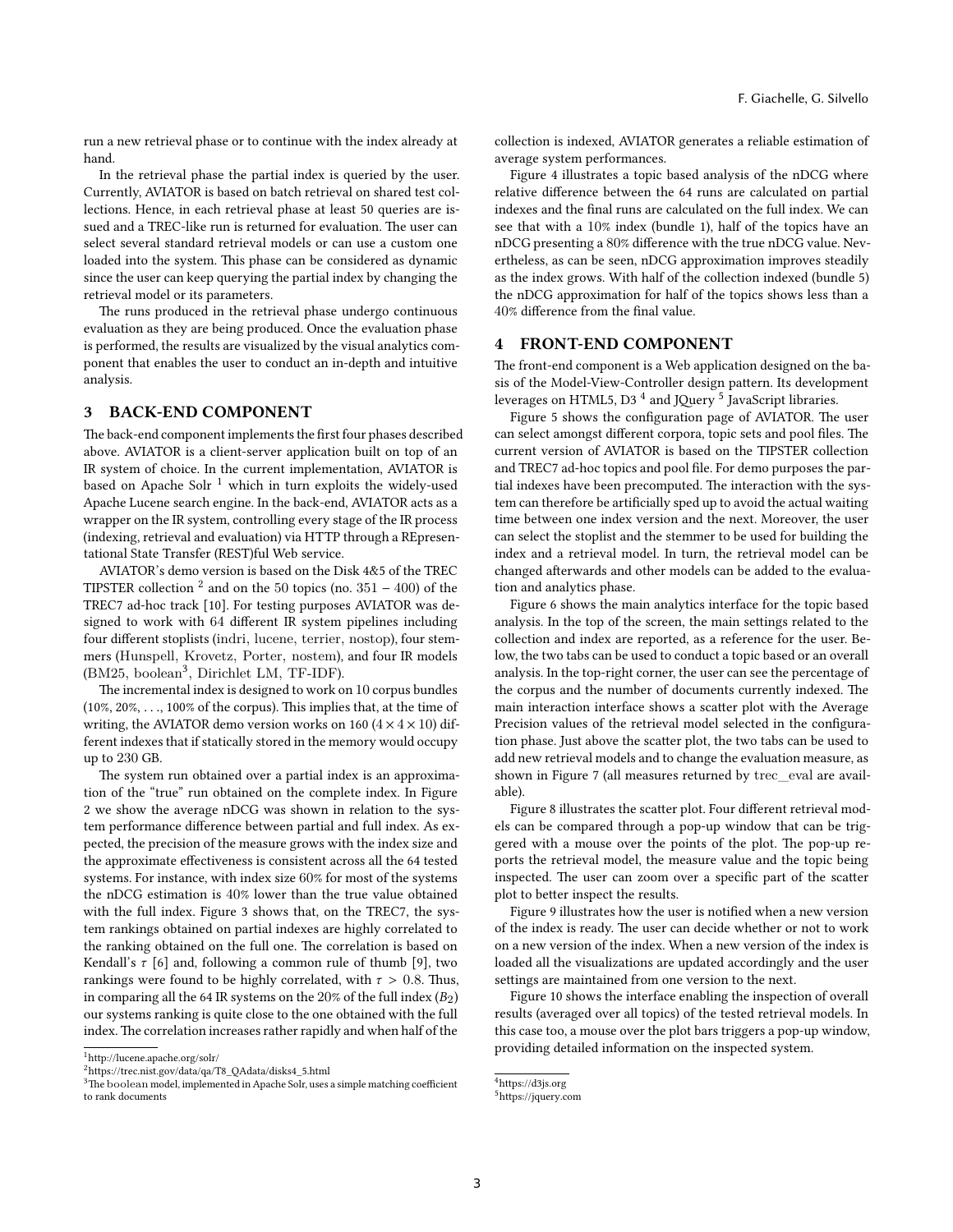# **DIAGRAMS, IMAGES, SCREEN SHOTS**



**Figure 1: Incremental indexing: the interaction between the stable and dynamic cores.**



**Figure 2: Average nDCG relative difference between partial indexes at different levels of cut-off and the full index. Each line shows one of the 64 tested IR systems.**



**Figure 3: Kendall's** *τ* **correlation between the system rankings (based on nDCG) obtained over increasingly more com**plete index bundles  $(B_i, i \in [1, 10])$  and the complete index **bundle**  $(B_{10})$ .



**Figure 4: Boxplot distribution of topic-based nDCG relative differences between partial and full indexes.**

## **REFERENCES**

- [1] M. Angelini, V. Fazzini, N. Ferro, G. Santucci, and G. Silvello. 2018. CLAIRE: A combinatorial visual analytics system for information retrieval evaluation. *Information Processing & Management* in print (2018). [https://doi.org/10.1016/j.](https://doi.org/10.1016/j.jvlc.2013.12.003) [jvlc.2013.12.003](https://doi.org/10.1016/j.jvlc.2013.12.003)
- [2] M. Angelini, N. Ferro, G. Santucci, and G. Silvello. 2014. VIRTUE: A Visual Tool for Information Retrieval Performance Evaluation and Failure Analysis. *J. Vis. Lang. Comput.* 25, 4 (2014), 394–413.<https://doi.org/10.1016/j.jvlc.2013.12.003>
- [3] M. Angelini, N. Ferro, G. Santucci, and G. Silvello. 2016. A Visual Analytics Approach for What-If Analysis of Information Retrieval Systems. In *Proc. 39th Annual International ACM SIGIR Conference on Research and Development in Information Retrieval (SIGIR 2016)*. ACM Press, New York, USA.
- [4] N. Ferro and G. Silvello. 2018. Toward an anatomy of IR system component performances. *Journal of the Association for Information Science and Technology* 69, 2 (2018), 187–200.<https://doi.org/10.1002/asi.23910>
- [5] D. Hawking and S. E. Robertson. 2003. On Collection Size and Retrieval Effectiveness. *Information Retrieval* 6, 1 (2003), 99–105.
- [6] M.G. Kendall. 1948. *Rank correlation methods*. Griffin, Oxford, England.
- [7] A. Lipani, M. Lupu, and A. Hanbury. 2017. Visual Pool: A Tool to Visualize and Interact with the Pooling Method. In *Proc. 40th Annual International ACM SIGIR*